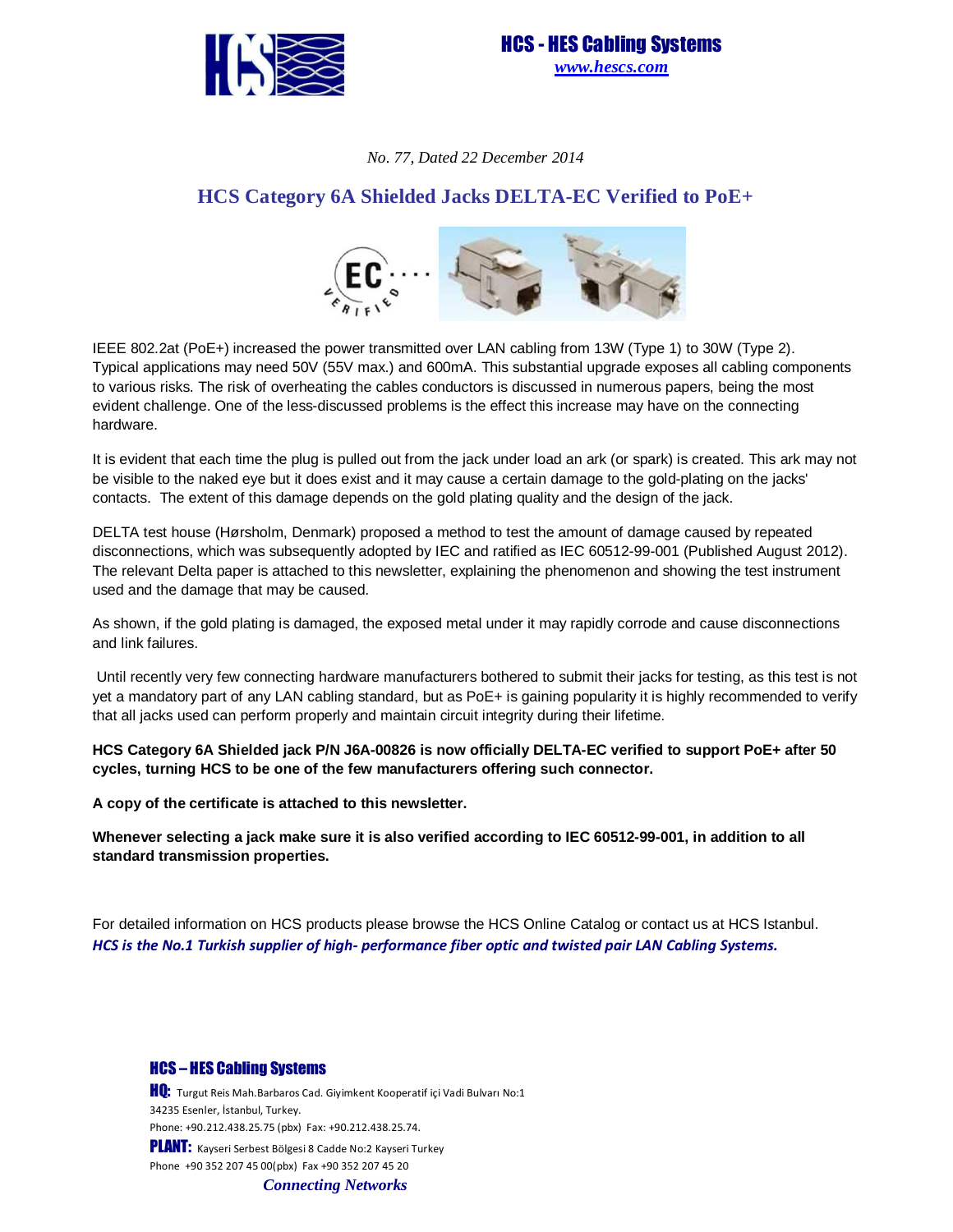

# EC **Cabling***News*

# **Testing of connecting hardware for ability to deliver power over Ethernet**

By Erik Bech  $-5$  March 2012

Local area networks, which deliver Ethernet services have for a long time been designed to also deliver power to attached equipment. This usage of the network gives great savings for a lot of equipment, because the mains supply can be omitted. The resent specification for power over Ethernet, PoE+ delivers 55 V, 0.6 A in a twisted pair. Concern has been raised if the connecting hardware can withstand this voltage and current during disconnection. During circuit break an arc is developed and if this arc causes breakage of the gold plating of the contacts, it may be expected that contact resistance will increase due to corrosion of the contact material. How arching and wear can deteriorate the gold plating of a contact is shown in Figure 1.



Figure 1. Wear and hole in plating caused by the arching. This picture was taken after 750 operations.

The arching originates from a voltage spike, which is caused by breaking an inductive load. Figure 2 shows the measured voltage during break.



Figure 2. Measured voltage over contact during break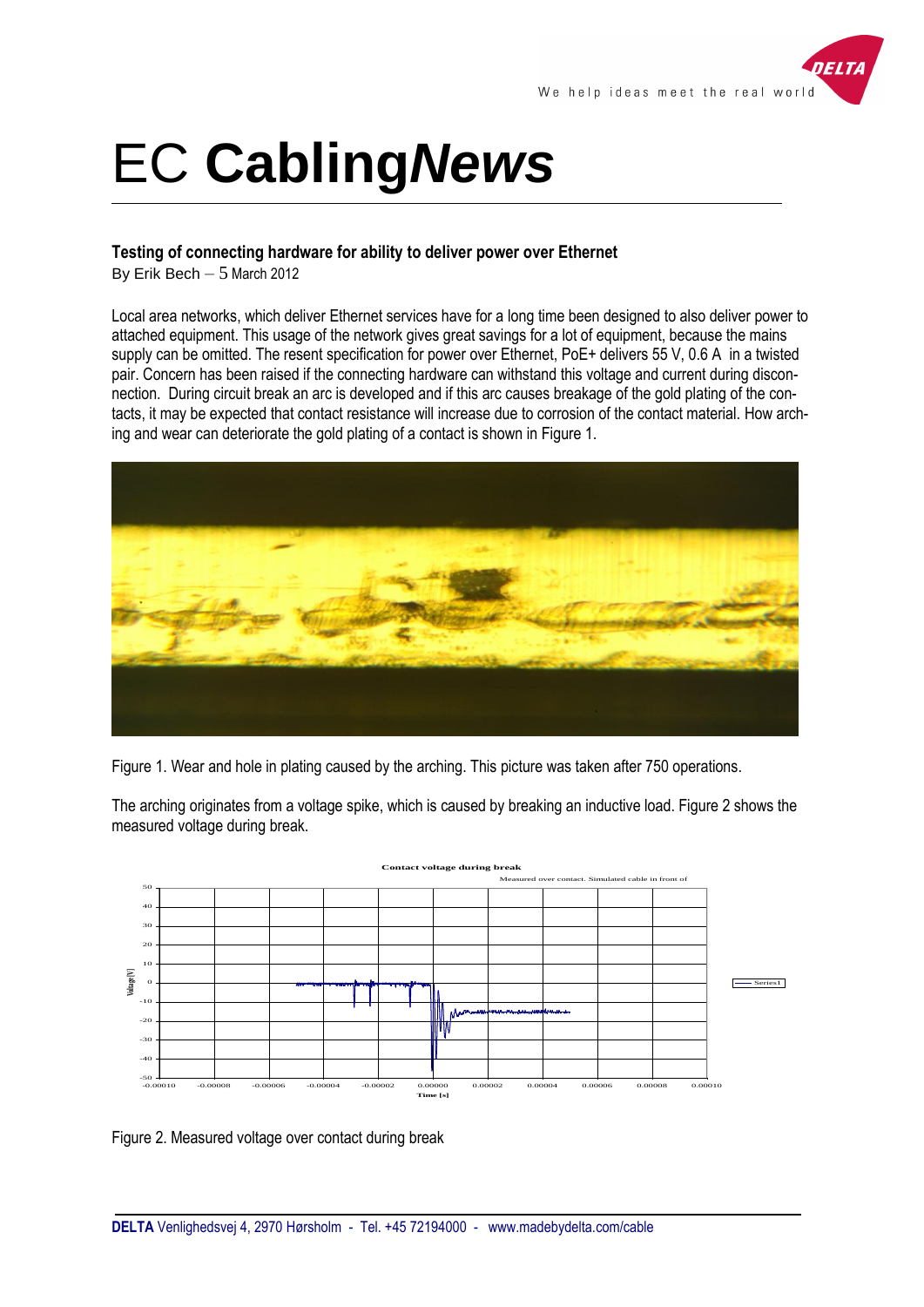In order to test connector performance for circuit breakage under load, a development of a test standard has taken place. This standard is now on the committee draft for vote stage. This means that the technical content should be finalized. DELTA has followed and contributed to the development of the standard during the years of development, and is now ready to perform the testing according to the latest requirements.

The test standard will be: IEC 60512-99-001 Ed. 1.0: Test schedule for engaging and separating connectors under electrical load-Part 60512-99-001: Connectors used in twisted pair communication cabling with remote power.

The idea of the testing is to separate the connector a certain number of times under load. Then apply a mixed flowing gas test in order to make the contacts corrode, if the gold plating is broken. After that the connector is separated under load condition again, and then finally the performance of the connector is measured. The performance parameters, which are measured, are voltage proof, insulation resistance, and contact resistance. Of these parameters, contact resistance is the most important, because this is the parameter, which is expected to be influenced by the testing.

Specification for the testing:

Voltage: 55 V. Current: 0.6 A for each connection (8 times in a four pair connector).

Number of mating cycles before and after mixed flowing gas application: 25 (one polarity) and 25 (the other polarity)

Load circuit: Inductor of 100 uH in series with a resistor of 92  $\Omega$  in parallel with a capacitor of 5 uF.

DELTA is ready to perform the testing. Equipment for operation of the connector is shown in Figure. 3.



Figure 3. Apparatus for engaging and disengaging a connector.

### References:

48B/2245/ CDV Draft for IEC 60512-99-001. DELTA technical note April 2007 Power over Ethernet Plus (PoEP). Connecting hardware issues.